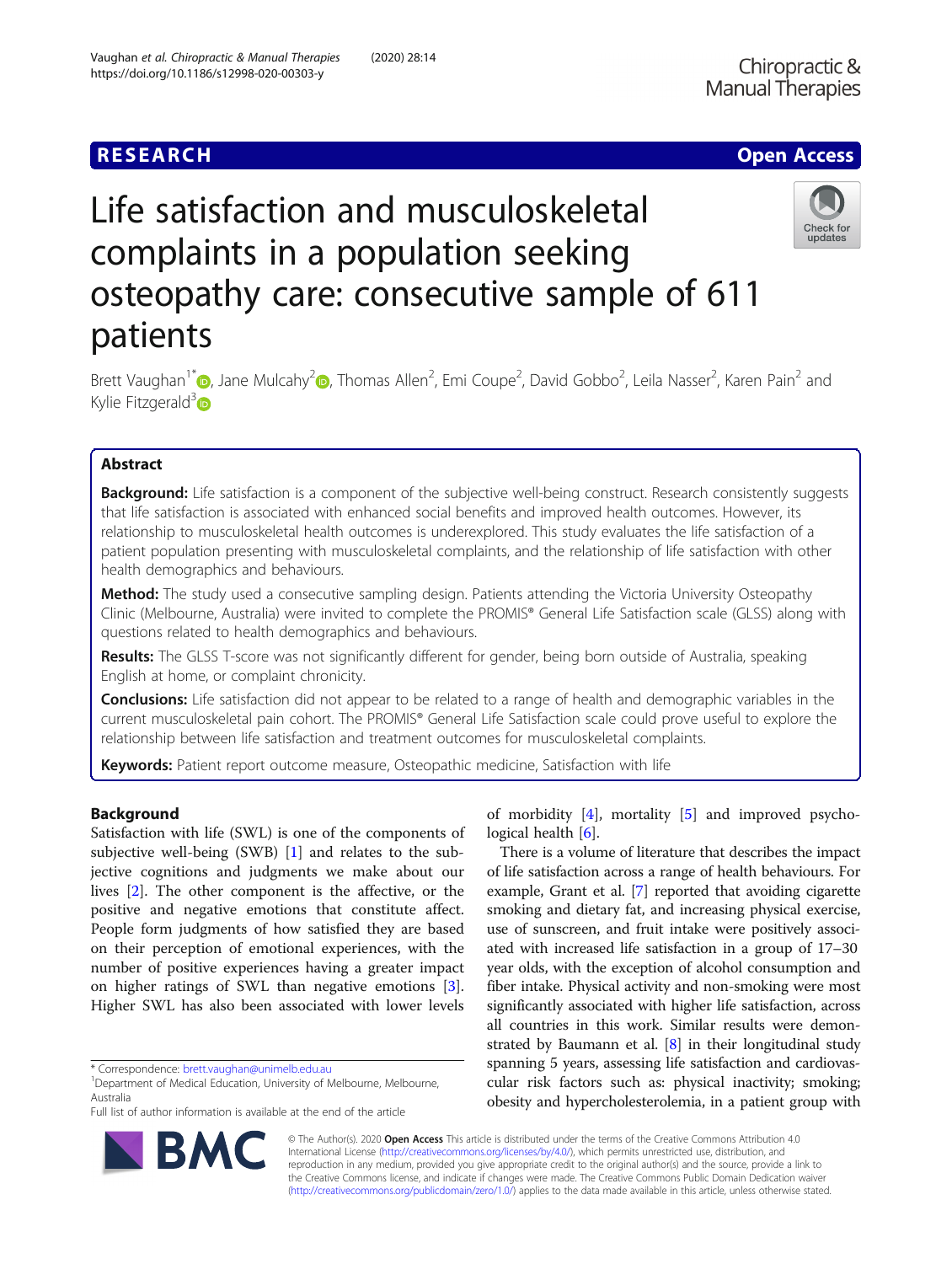coronary artery disease. Both studies [[7,](#page-6-0) [8](#page-6-0)] highlighted a strong link between low SWL and physical inactivity, but acknowledge the probability that physical activity and SWL is bidirectional.

In the context of musculoskeletal practice, researchers and clinicians have explored the relationship of SWL of patients presenting with a musculoskeletal conditions with pain severity. Talei-Khoei et al. [[9](#page-6-0)] concluded that high SWL had a buffering effect on pain and reduced pain catastrophisation in patients suffering from upper limb musculoskeletal conditions. Boonstra et al. [[10](#page-6-0)] compared SWL between a healthy population (no symptoms of pain or no presenting condition?) with those suffering from chronic musculoskeletal pain. The latter population demonstrated lower global SWL and statistically lower satisfaction levels across six of eight satisfaction domains (self-care, leisure, vocational and financial situation, sex life and contacts with friends). In other musculoskeletal pain work, Espi-Lopez et al. [[11\]](#page-6-0) demonstrated improvements in SWL with osteopathy care for tension type headaches, however the nature of the association is purely speculative. Together, these studies suggest that life satisfaction should be considered in the management of musculoskeletal complaints, particularly those that are chronic.

Vaughan et al. [\[12](#page-6-0)] also demonstrated that lower life satisfaction may be associated with lower levels of health literacy in a population seeking osteopathy care. However, there is limited research into the relationship between health literacy, life satisfaction and outcomes from manual therapy. Other nonmusculoskeletal research exploring the relationship of health literacy and life satisfaction is minimal, but suggests associations between these two variables [\[13](#page-6-0)]. This health literacy relationship also appears to be the case for other measures of subjective well-being [[14\]](#page-6-0) and quality of life [\[15](#page-6-0)].

Life satisfaction measures have been well researched with proven psychometric properties and demonstrated validity and reliability [[2,](#page-6-0) [16\]](#page-6-0), the most commonly used being the Satisfaction with Life Scale (SWLS) [[2\]](#page-6-0). This scale has been extensively tested and its reliability, validity and internal consistency is widely accepted. Satisfaction with life data is commonly collected on a large scale to aid in health policy and budget allocations [\[17](#page-6-0)], and in clinical settings to understand how a patient perceives their current life. Single-item life satisfaction measures have also been developed and evaluated with studies supporting their reliability  $[18]$  $[18]$  $[18]$  and validity  $[19]$  $[19]$  $[19]$ . Single item measures may also reduce the administrative burden for patients and clinicians [[20\]](#page-6-0). Lucas & Donnellan investigated single item scales across four large national panel studies and concluded that "… .single-item measures of life satisfaction might be more reliable than some approaches indicate" (p. 330) [[18\]](#page-6-0) however their validity may require additional investigation.

The Patient-Reported Outcome Measurement Information System (PROMIS®) Short Form v1.0 - General Life Satisfaction 5a scale (GLSS) represents a more contemporary measure of life satisfaction. The National Institute of Health (NIH) roadmap initiative ([www.](http://www.nihpromis.org) [nihpromis.org](http://www.nihpromis.org)) was created to validate, standardize and develop a series of measurements to access patientreported outcome measures [[21\]](#page-6-0). The PROMIS collection of measures draws upon the three major domains of physical, social and mental health, identified by the World Health Organisation (WHO). To our knowledge the GLSS has not been used to investigate the life satisfaction of patients seeking care for musculoskeletal complaints. We have previously identified that those seeking osteopathy care in the student-led clinic environment report high levels of SWL with a single-item measure [\[22](#page-6-0)]. The aim of the current study was to evaluate the relationship of life satisfaction with other health demographics and behaviours, in patients seeking care for musculoskeletal complaints. This data will contribute to our understanding of life satisfaction as a potential factor associated with outcomes of osteopathy care.

#### **Methods**

The study was approved by the Victoria University (Melbourne, Australia) Human Research Ethics Committee (HRE15–035). The study utilised a consecutive sampling design and data analysed in the current work is part of a larger study into the health behaviours, demographics and experiences of patients attending for musculoskeletal care at the clinic [\[22](#page-6-0)].

#### **Participants**

Patients presenting for their initial consultation at a student-led osteopathy clinic were invited to participate in the study. Data was collected between January 1 and June 30, 2018. The clinic is located on the Victoria University campus in the Melbourne central business district and is a clinical training environment for osteopathy students completing the final 2 years of their fiveyear program. All new patients were invited to complete a health demographic and clinical information questionnaire (developed for the larger study [[22\]](#page-6-0)) prior to their consultation. New patients who completed a standard patient clinical form (patient identifiers) were also provided with the health demographic and clinical information questionnaire. Patients had an option to 'opt out' of the research study by indicating this on their new patient form. Consent to participate was taken if the patient completed the questionnaire and did not select the 'optout' of the study response on the from. Responses from patients under the age of 18 were excluded.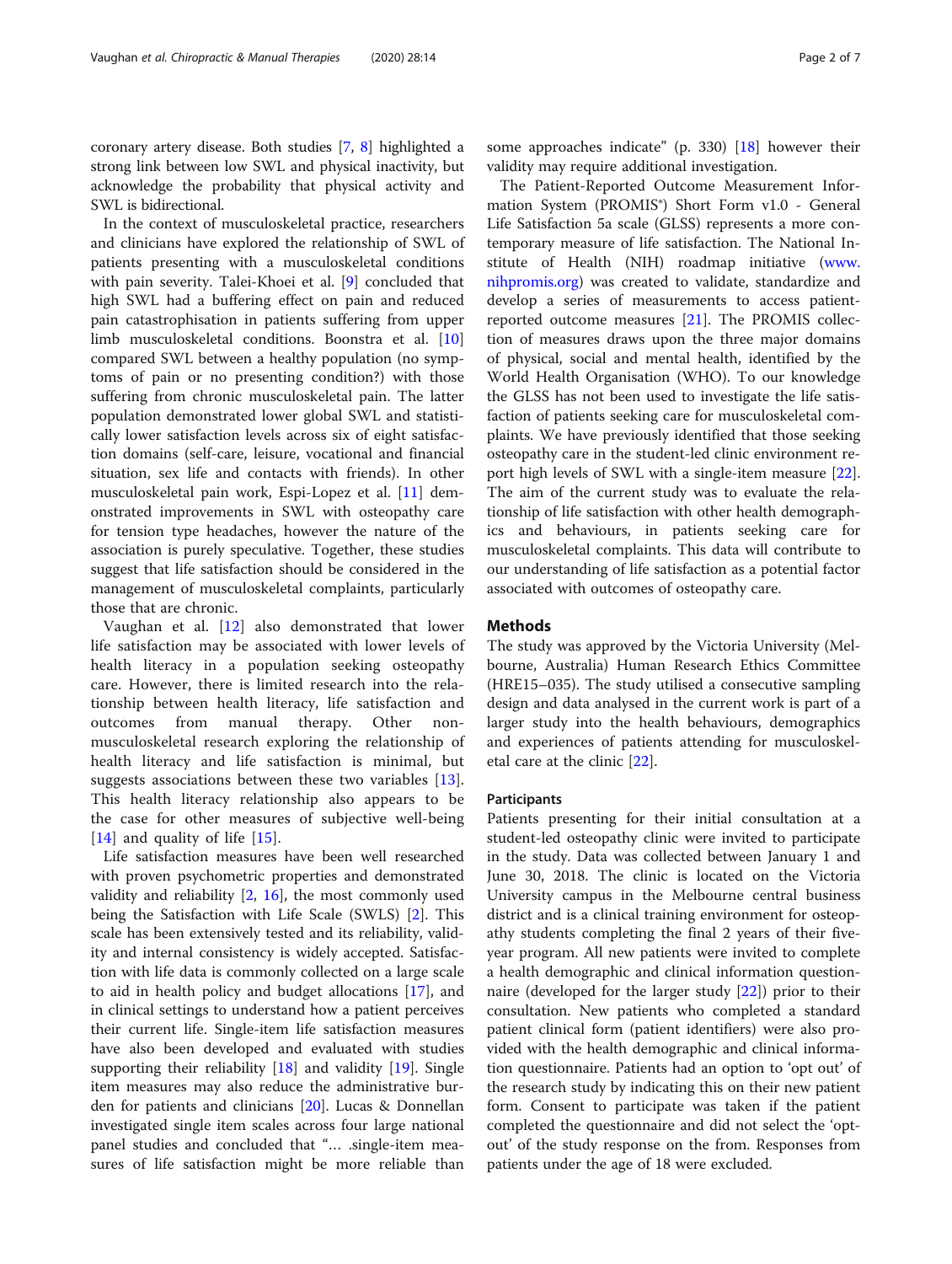#### **Ouestionnaire**

Patients completed a health demographic and clinical information questionnaire. This questionnaire was designed to collect information about a range of health behaviours and current health status, consistent with data collected in the Australian population health surveys [\[23](#page-6-0), [24](#page-6-0)]. Patients were also invited to complete two measures of life satisfaction: a single life satisfaction question How satisfied are you with your life? rated on an anchored Likert-type scale from 0 (not at all satisfied) to 5 representing (extremely satisfied) [\[25](#page-6-0)]; and, the GLSS (5 items) rated on a 7-point Likert-type scale from 1 (Strongly disagree) to 7 (strongly agree) in addition to the PROMIS Scale v1.2 - Global Health [\[26\]](#page-6-0). Only the items comprising the PROMIS Scale v1.2 - Global Mental 2a 1) Global04: In general, how would you rate your mental health, including your mood and your ability to think? 2) Global05: In general, how would you rate your satisfaction with your social activities and relationships?), PROMIS Scale v1.2 - Global Physical 2a (Global03: In general, how would you rate your physical health? 2) Global06: To what extent are you able to carry out your everyday physical activities such as walking, climbing stairs, carrying groceries, or moving a chair?) and Pain Intensity (Global7 items) were extracted from the Global Health scale and scored [\[27](#page-6-0)].

#### Data analysis

Each new patient form and questionnaire was screened and relevant data including: age, gender, postcode, occupation and clinical information was extracted from the clinical history by a single author (BV), then deidentified. Data from each of the forms was entered into SPSS (IBM Corp, USA) for analysis. The GLSS, Global Mental, Global Physical and Pain Intensity scales were scored using the Health Measures Scoring Service ([https://www.assessmentcenter.net/ac\\_scoringservice\)](https://www.assessmentcenter.net/ac_scoringservice) and results entered into SPSS.

Descriptive data was generated for each item on the health information questionnaire, the GLSS, Global Mental and Global Physical scales and single-item life satisfaction question. Correlation and inferential statistics were used to evaluate the associations between these items and other data extracted from the health demographic and clinical information questionnaire, and patient clinical history. Alpha was set at  $p < 0.05$  and 95% confidence intervals calculated. Effect sizes were also calculated where relevant.

#### Results

The present study sampled 632 adults. Of these 212 (33.5%) declined to participate (opted out) or did not complete the health information questionnaire. Nine patients (1.4%) were under the age of 18 years. The available data for analysis was for 411 patients representing a 65% response rate and it is this data presented here. Mean age was  $33.5$  ( $\pm$ 13.2) years, with most patients being female ( $n = 247, 60.1\%$ ). Demographic and clinical characteristics for the sample are in Table 1.

Anatomical region of the presenting complaint is shown in Fig. [1](#page-3-0). Descriptive statistics for the GLSS are presented in Table [2.](#page-3-0) The single-item life satisfaction question mean was 3.92 ( $\pm$ 0.83) and a median of 4 [IQR 4–4]. The Global Health Scale subscale scores are presented in Table [3](#page-4-0). The Cronbach's alpha of the GLSS was 0.91 [95%CI 0.90–0.93].

Table 1 Demographic data for patients participating in the study

| uuuy                                                       |               |  |  |
|------------------------------------------------------------|---------------|--|--|
| Gender                                                     |               |  |  |
| Male                                                       | 164 (39.9%)   |  |  |
| Female                                                     | 247 (60.1%)   |  |  |
| Age                                                        |               |  |  |
| Mean (±SD) years                                           | 33.47 (±13.2) |  |  |
| Range                                                      | 19-84 years   |  |  |
| Pain Stage                                                 |               |  |  |
| Acute                                                      | 183 (44.5%)   |  |  |
| Chronic                                                    | 227 (55.2%)   |  |  |
| Region of Presenting Complaint                             |               |  |  |
| Spine & pelvis                                             | 238 (57.9%)   |  |  |
| Upper extremity                                            | 61 (14.8%)    |  |  |
| Lower extremity                                            | 98 (23.8%)    |  |  |
| Born in Australia                                          |               |  |  |
| Yes                                                        | 261 (63.5%)   |  |  |
| No                                                         | 150 (36.5%)   |  |  |
| Speak English at Home                                      |               |  |  |
| Yes                                                        | 380 (92.5%)   |  |  |
| No                                                         | 28 (6.8%)     |  |  |
| Tobacco Smoking                                            |               |  |  |
| Yes                                                        | 64 (15.6%)    |  |  |
| No                                                         | 288 (70.1%)   |  |  |
| VU Osteopathy Student                                      |               |  |  |
| Yes                                                        | 23 (5.6%)     |  |  |
| Νo                                                         | 388 (94.4%)   |  |  |
| Delayed seeing a doctor or health professional due to cost |               |  |  |
| Yes                                                        | 136 (33.1%)   |  |  |
| No                                                         | 242 (58.9%)   |  |  |
| Unsure                                                     | 15 (3.8%)     |  |  |
| Delayed buying medicines due to cost                       |               |  |  |
| Yes                                                        | 58 (14.1%)    |  |  |
| No                                                         | 330 (80.3%)   |  |  |
| Unsure                                                     | 6 (1.5%)      |  |  |

Note: percentages that do not add to 100% represent missing data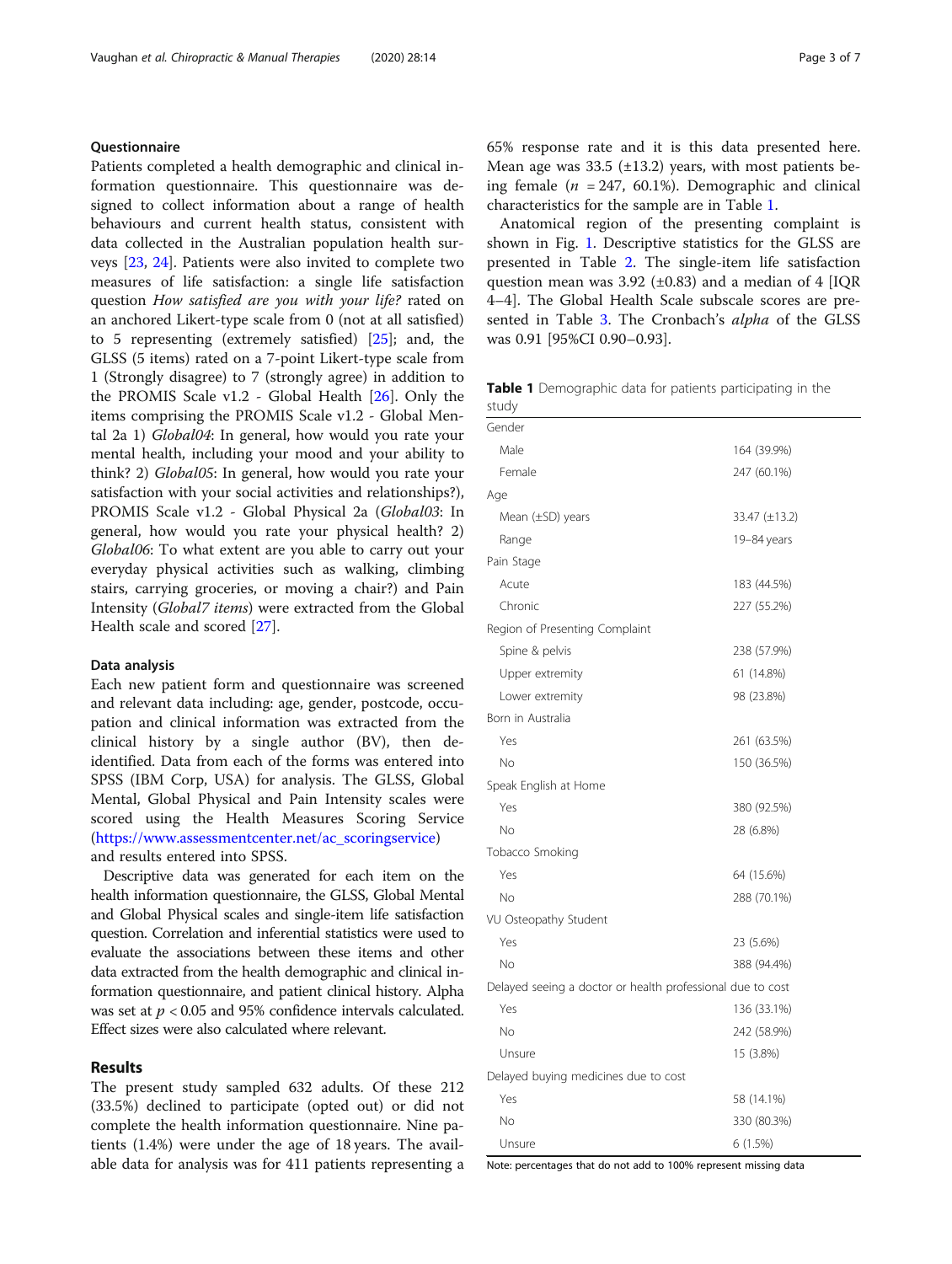<span id="page-3-0"></span>

#### Associations with demographics, health behaviours and pain

The GLSS T-score was not significantly different for gender (p = 0.50, 95%CI [- 1.16, 2.36]), being born outside of Australia (p = 0.11, 95%CI [− 3.22, 0.35]), speaking English at home ( $p = 0.56$ , 95%CI [−2.41, 4.46]), complaint chronicity (*p* = 0.21, 95%CI [− 0.62, 2.85]) or smoking (*p* = 0.27, 95%CI [− 1.03, 3.70]). Age (r = − 0.07, 95%CI [− 0.17, 0.02]), PROMIS Physical Health ( $r = 0.07$ , 95%CI[-0.03, 0.17]) and PROMIS Mental Health ( $r = 0.04$ , 95%CI [-0.05, 0.14]) were not correlated with the GLSS T-score and a trivial correlation was observed for average pain rating (*Global7*) ( $r = 0.01$ , 95%CI [−0.08, 0.11]). For other health behaviours, results were analysed for those who indicated yes or no to a behaviour. Those who reported delaying buying prescribed medicines demonstrated higher GLSS T-scores  $(56.6 \pm 10.5 \text{ v } 54.1 \pm 8.3)$ , with the difference being significantly different ( $p = 0.02$ , 95%CI [0.17, 5.03]). Delaying seeing a health professional for financial reasons was also significantly different. Those who reported delaying health visits demonstrated a higher mean GLSS T-score  $(55.8 \pm 7.9 \text{ v } 53.6 \pm 6.0)$ , that was significantly different ( $p = 0.02$ , 95%CI [0.38, 4.04]).

#### **Discussion**

This study explored life satisfaction in a population presenting with musculoskeletal complaints at a student-led osteopathy clinic. Further, we explored the association of life satisfaction with a range of health behaviours and demographics. In our work, the mean GLSS T-score was 54.32 +/− 8.90, suggesting the average life satisfaction across the cohort is slightly higher than the American general population. T-scores are standardised scores for PROMIS measures - a score of 50 is the American population mean [\[28\]](#page-6-0) - and there are no Australian data for comparison at present. Establishing an Australian

Table 2 Descriptive statistics for the General Life Satisfaction scale items and total score

| Item                                                           | Mean (SD)    | Median [IQR]        | Range         |
|----------------------------------------------------------------|--------------|---------------------|---------------|
| 1. So far I have gotten the important things I want in life    | 5.52(1.30)   | $6[5-6]$            | $1 - 7$       |
| 2. My life situation is excellent                              | 5.53(1.18)   | $6[5-6]$            | 1–7           |
| 3. I am satisfied with my life                                 | 5.68(1.22)   | $6[5-6]$            | 1–7           |
| 4. If I could live my life over, I would change almost nothing | 4.90(1.63)   | $5[4-6]$            | 1–7           |
| 5. In most ways, my life is close to perfect                   | 4.92(1.47)   | $5[4-6]$            | 1–7           |
| T-score                                                        | 54.32 (8.90) | 55.20 [49.27-58.30] | $23.0 - 73.4$ |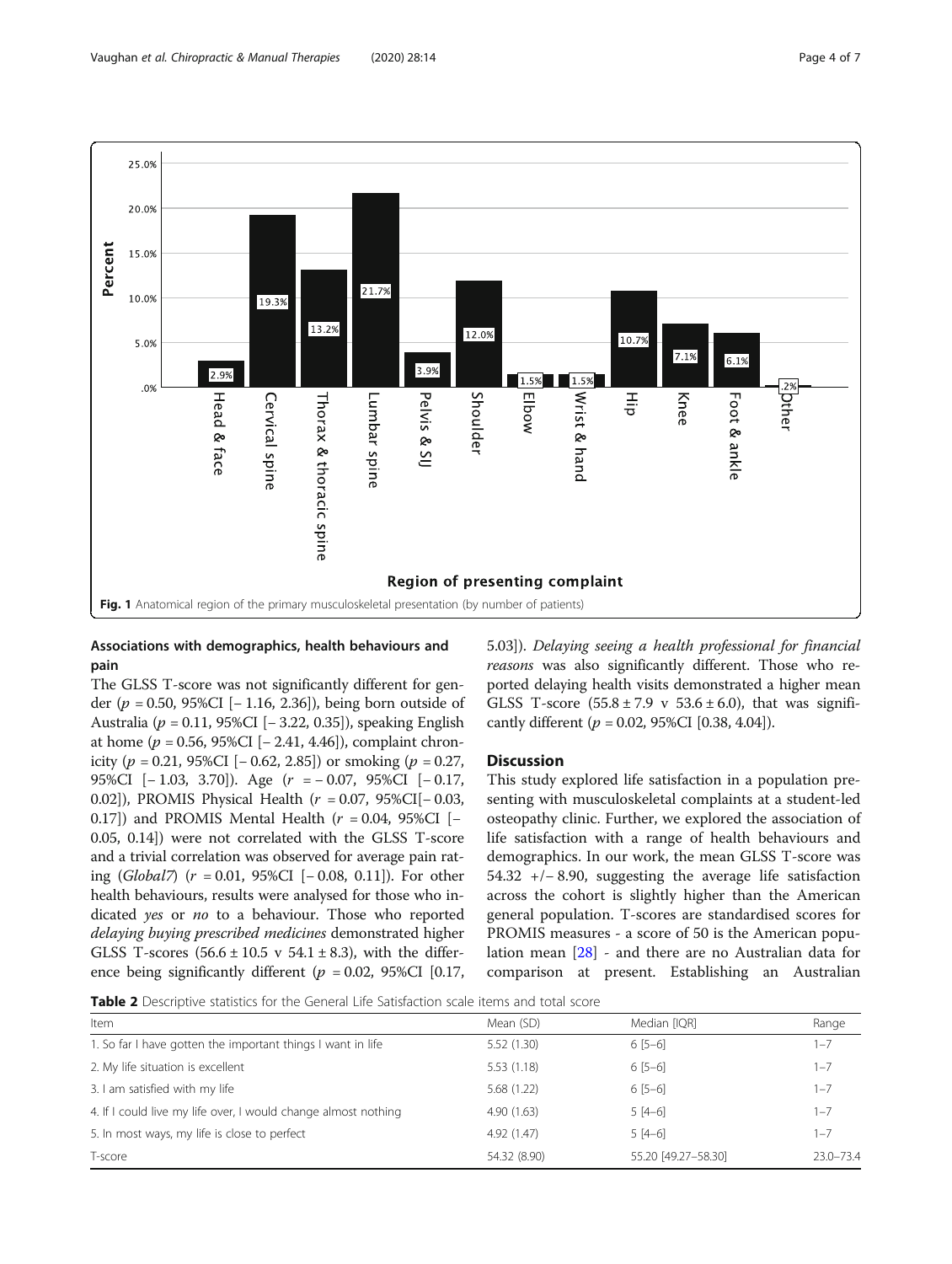| Item                                               | Mean (SD)    | Median [IQR]        | Range       |
|----------------------------------------------------|--------------|---------------------|-------------|
| Mental Health 2a T-score                           | 50.30 (8.23) | 50.80 [44.10-52.70] | 25.80-64.60 |
| Physical Health 2a T-score                         | 49.39 (7.51) | 50.30 [44.30-56.00] | 28.80-63.30 |
| How would you rate your pain on average? (Global7) | 4.34 (1.99)  | $4$ [3-6]           | $0 - 10$    |

<span id="page-4-0"></span>Table 3 Additional PROMIS Scales and item descriptive statistics

dataset for the GLSS would enable to the comparison of clinical populations in the future.

Previous research has suggested that measurement of overall life satisfaction is independent of gender in adult populations [[29](#page-6-0)], and this also appears to be the case across cultures [[30](#page-6-0)–[32](#page-6-0)]. Conversely, some literature suggests that women have a higher domain life satisfaction when outdoors, and are more satisfied with their family life than men [\[33](#page-6-0)] although this is not a consistent finding [\[34\]](#page-6-0). The findings of the current work suggest there is no gender difference for overall life satisfaction in those patients presenting to a student-led teaching clinic for care of a musculoskeletal complaint. We did not explore domains of life satisfaction (e.g. job satisfaction, relationship satisfaction, housing satisfaction) and the influence of gender. However, this does provide an avenue for further research.

Literature also suggests there may be cultural differences for life satisfaction. Those born overseas (with respect to the country where the research took place), and those that do not speak English at home tended to have lower overall satisfaction with life [\[35](#page-6-0), [36](#page-6-0)]. One study looking into immigration to western countries in Europe found that immigrants had significantly lower satisfaction with life [[35](#page-6-0)]. However, those authors explored factors such as socioeconomic status and occupation of the participants [[35](#page-6-0)], variables that were not explored within our study. Lafrenière, Sedikides [\[36\]](#page-6-0) demonstrated the opposite - those from western countries or backgrounds had a lower satisfaction with life than those who migrated from a nonwestern country, or spoke a languages other than English at home [\[36](#page-6-0)]. We explored the effects of country of birth (born/not born in Australia and English language spoken/ not spoken at home) and satisfaction with life in our population seeking care for a musculoskeletal complaint. Our results showed that there was no significant difference in satisfaction with life for those born overseas compared to those born in Australia, nor was there a difference for those who speak English at home compared to those who don't. Socioeconomic status, occupation and work status of the participants were not established for the current study and provide an avenue for further research.

A systematic review by Grant et al. [\[7](#page-6-0)] and empirical work by Siahpush et al. [[28\]](#page-6-0) suggests a likely positive association between general health status and life satisfaction. In the PROMIS measures, general health status is comprised of physical and mental health domains and, to our knowledge, the current study is the first to explore the general health/life satisfaction relationship using these measures. Physical health has been associated with life satisfaction [\[34](#page-6-0), [37\]](#page-6-0). In our work a trivial correlation was observed for the GLSS T-score and Physical Health T-scores. This was also reflected in the association between Mental Health and the GLSS T-score. This lack of association between general health and life satisfaction may be a reflection of the clinical population in which our work was undertaken. That is, patients presenting with a musculoskeletal complaint may report different outcomes related to global physical and mental health status compared to other clinical presentations. However, this assertion would require additional investigation. Our work also suggests there is a non-existent relationship between pain intensity and life satisfaction, for both acute and chronic duration musculoskeletal presentations. This appears to be the opposite of Australian work by McNamee and Mendolia [\[38](#page-6-0)] who reported a strong negative association between chronic pain and life satisfaction. The outcome of the McNamee and Mendolia [\[38](#page-6-0)] study may be related to their population including a range of long term health conditions (e.g. cardiovascular disease, respiratory disease), beyond musculoskeletal complaints. Additional research exploring how satisfaction with life intersects with comorbid diseases, health status and pain in populations seeking care for a musculoskeletal complaint would be of benefit.

Health-related behaviours and life satisfaction were also explored in our work, including cigarette smoking, and behaviours related to seeking medical care and buying medicines. Cigarette smoking is recognised as a modifiable health behaviour. In our study, those who reported smoking reported lower life satisfaction however this was not significantly different when compared to non-smokers. This outcome may reflect the younger population in our study compared to the aforementioned works, and the decreasing levels of cigarette smoking in the Australian population [[39](#page-6-0)]. The systematic review by Grant et al. [\[7](#page-6-0)] suggested engaging in physical activity and nonsmoking were significantly associated with higher life satisfaction. Exploring associations between physical activity and life satisfaction with musculoskeletal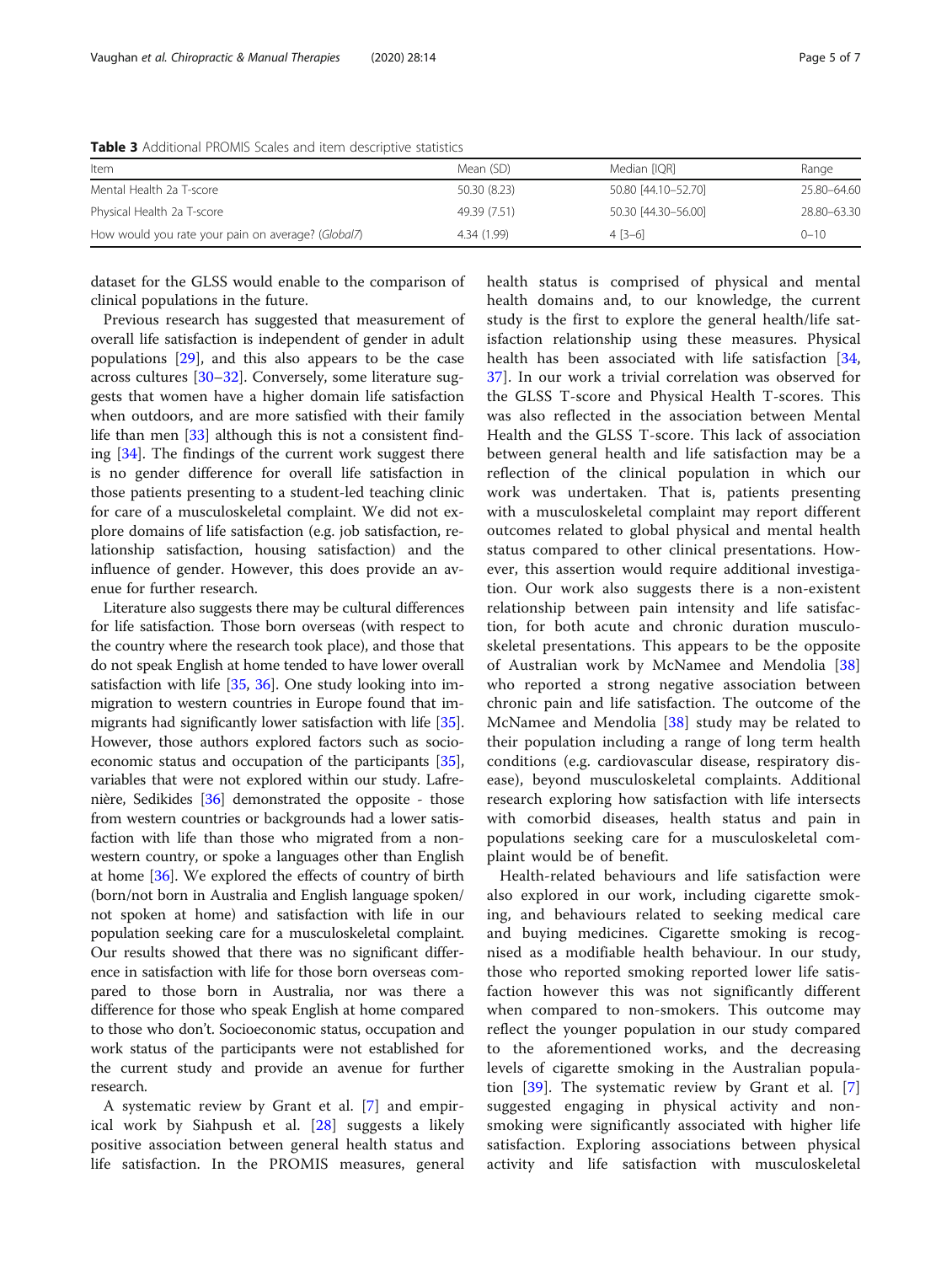health could be valuable, given the links between activity and musculoskeletal complaints [[40,](#page-6-0) [41\]](#page-6-0).

Recent data suggests approximately 28% of Australians delay seeking care from a health professional, and between 4.1%. and 9.7% of Australians report delaying obtaining a prescribed medicine [[42\]](#page-6-0). Whilst the former outcome is consistent with our work, the number of patients who reported delaying buying a medicine was higher. Further, significantly lower GLSS T-scores were exhibited by those who did not delay buying medicines or seeking out care from a health professional. This health behaviour may be affected by experiencing a health condition that has a moderate impact on their life, and subsequently reducing their general satisfaction with life ratings. Experiencing a chronic or acute disorder that adversely affects a person's wellbeing is a motivating factor to reduce or manage symptoms. This outcome suggests these two health behaviours are associated with patients focusing more on their health and accessing care. Previous research suggests health beliefs appear to be independent of life satisfaction [\[7](#page-6-0)] but it may be that health behaviours related to accessing care are not. This assertion requires additional investigation. There are many factors that may influence these perceived health beliefs behaviours and pain severity ratings that are beyond the scope of this study, including socioeconomic status [\[43](#page-6-0)], and health literacy [[44](#page-6-0)]. It would be helpful to explore these factors in further studies, along with access to health care, participating in recommended national health screening programs, following healthcare advice, and life satisfaction.

#### Limitations

The limitations are inherent to consecutive study designs including point-in-time evaluation of a construct(s), and biases such as response, non-response, and social desirability [[45](#page-6-0)] given the measures used in the current work were self-report. These factors may limit the generalisability of the results to other clinical populations and musculoskeletal care environments. In addition, the exploration of the influence of different cultural constructs such as individualist compared to collectivistic countries, did not occur in this study [\[3](#page-6-0)]. The lack of Australian data for comparison may limit the ability to make meaningful population comparisons with our data. As quality of life has multiple contributing factors, this is a domain that would need to be explored on an international level, for patients experiencing a variety of conditions apart from musculoskeletal disorders, especially as the data collected for the present study was solely from one manual therapy population.

#### Conclusion

Our study suggests that the mean life satisfaction of those presenting for musculoskeletal care at an osteopathy student-led clinic is slightly higher than the American population – the available reference population for the measures used. This study is also the first to describe life satisfaction in a population seeking osteopathy care using a multi-item measure. As such, the data could be used for comparisons with future work into the associations with life satisfaction, mental health, physical health, pain severity and health status in musculoskeletal care.

With respect to health behaviours, demographics and clinical presentation, the present study showed no relationship between pain location, pain severity and life satisfaction. This may in part be accounted for by the younger and less chronic cohort, compared to previous chronic pain literature which did report an association between the two.

Further work to explore the administrative burden of the measure in addition to the relationship of life satisfaction with clinical outcomes is now required and the current study could serve as a basis for this. The GLSS appears to have a degree of utility as a measure of life satisfaction that is readily available to clinicians and researchers.

#### Acknowledgements

Not applicable.

#### Authors' contributions

BV, JM and KF were responsible for the design of the study. All authors developed the Introduction. BV undertook the data analysis. All authors contributed to the development of the Discussion. All authors approved the final version of the manuscript.

#### Funding

Not applicable.

#### Availability of data and materials

The datasets generated and/or analysed during the current study are available on reasonable request from the corresponding author.

#### Ethics approval and consent to participate

Ethics approval was provided by the Victoria University Human Research Ethics Committee (HRE15–005). Consent to participate was implied by the return of a completed questionnaire(s).

#### Consent for publication

Not applicable.

#### Competing interests

The authors declare that they have no competing interests.

#### Author details

<sup>1</sup> Department of Medical Education, University of Melbourne, Melbourne, Australia. <sup>2</sup>College of Health & Biomedicine, Victoria University, Melbourne Australia. <sup>3</sup> Independent Researcher, Melbourne, Australia.